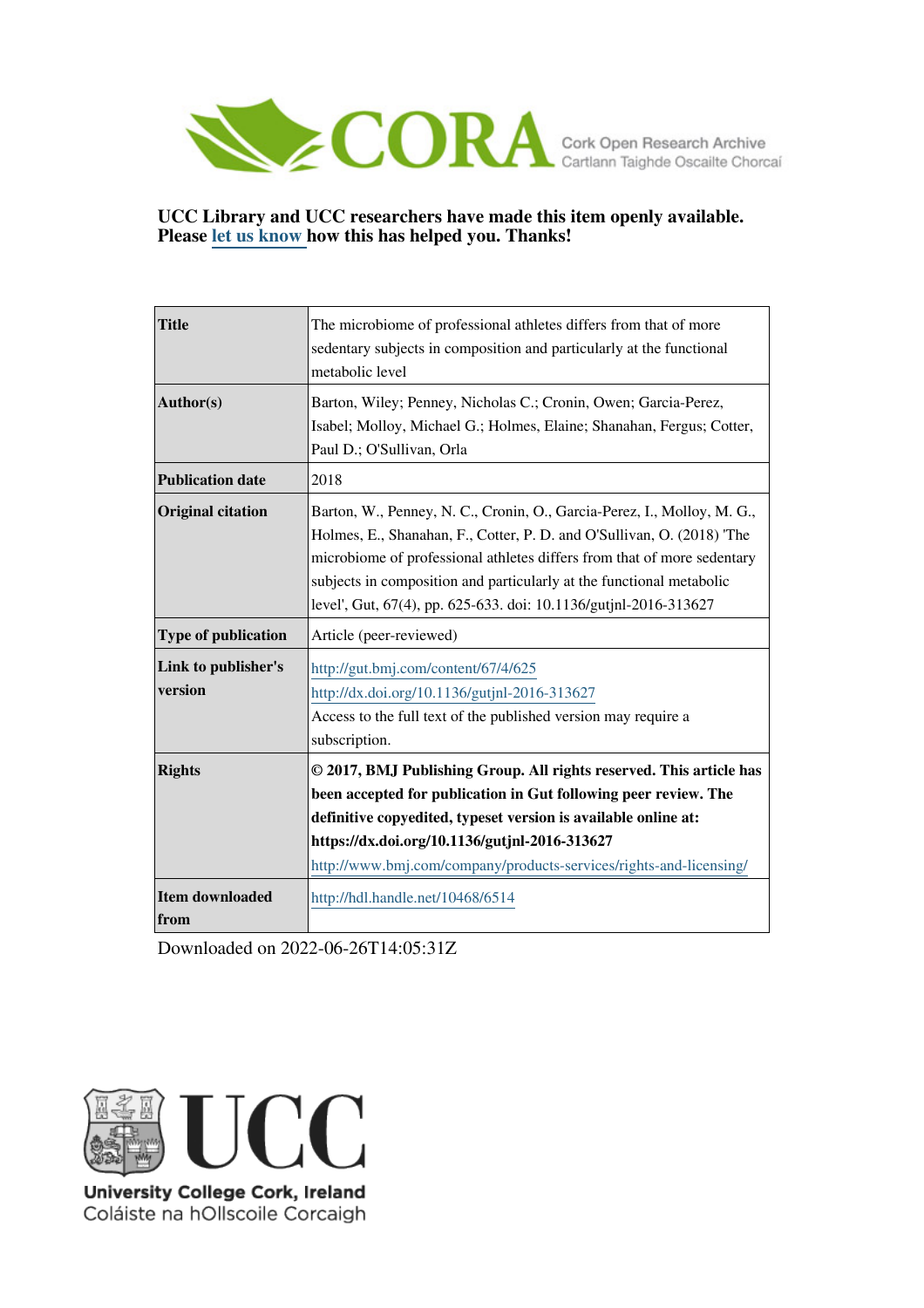

**Supplementary Figure 1 | Comparison of metabolic pathway composition between groups**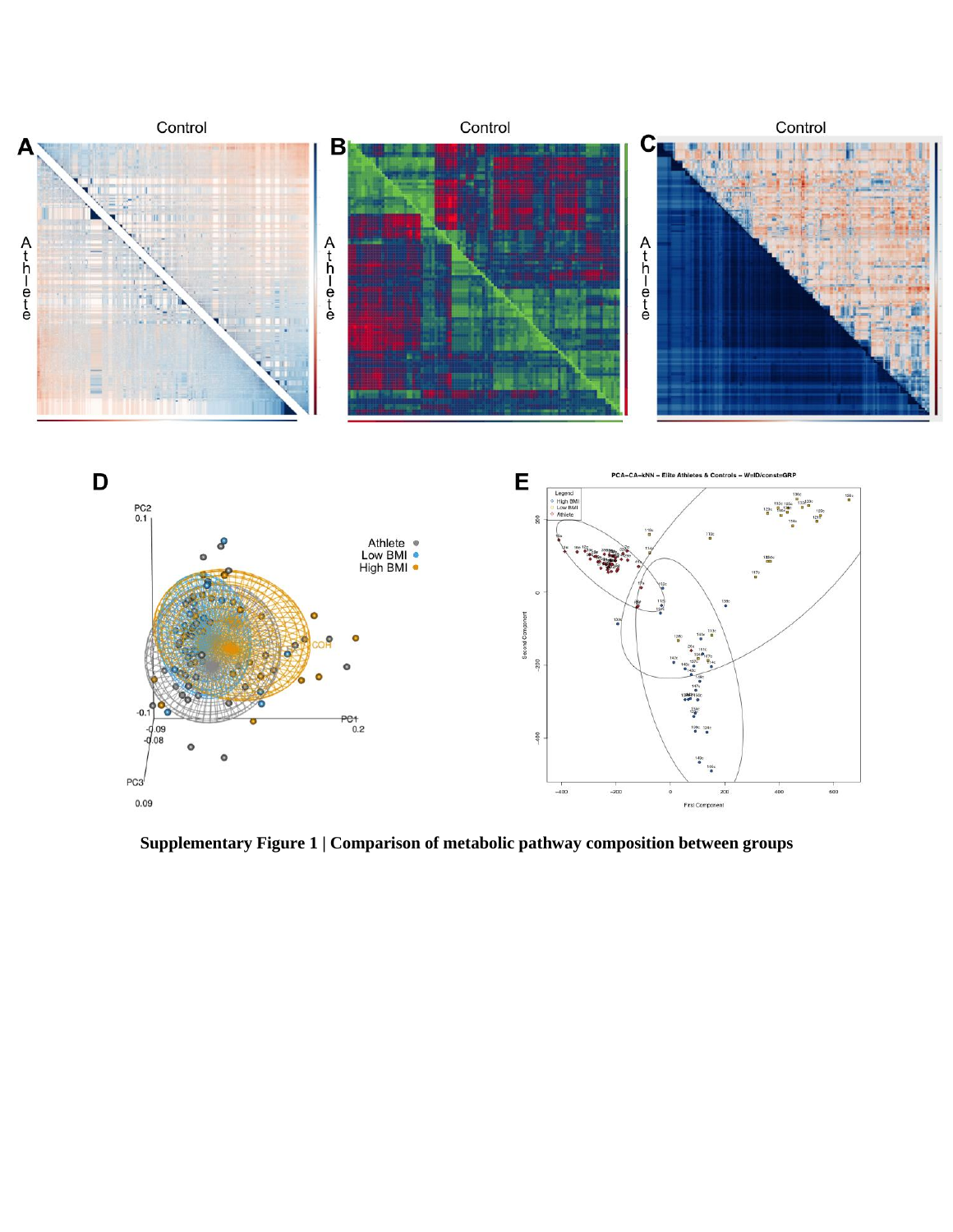

**Supplementary Figure 2 | OPLS-DA cross-validated scores plots comparing athletes to controls**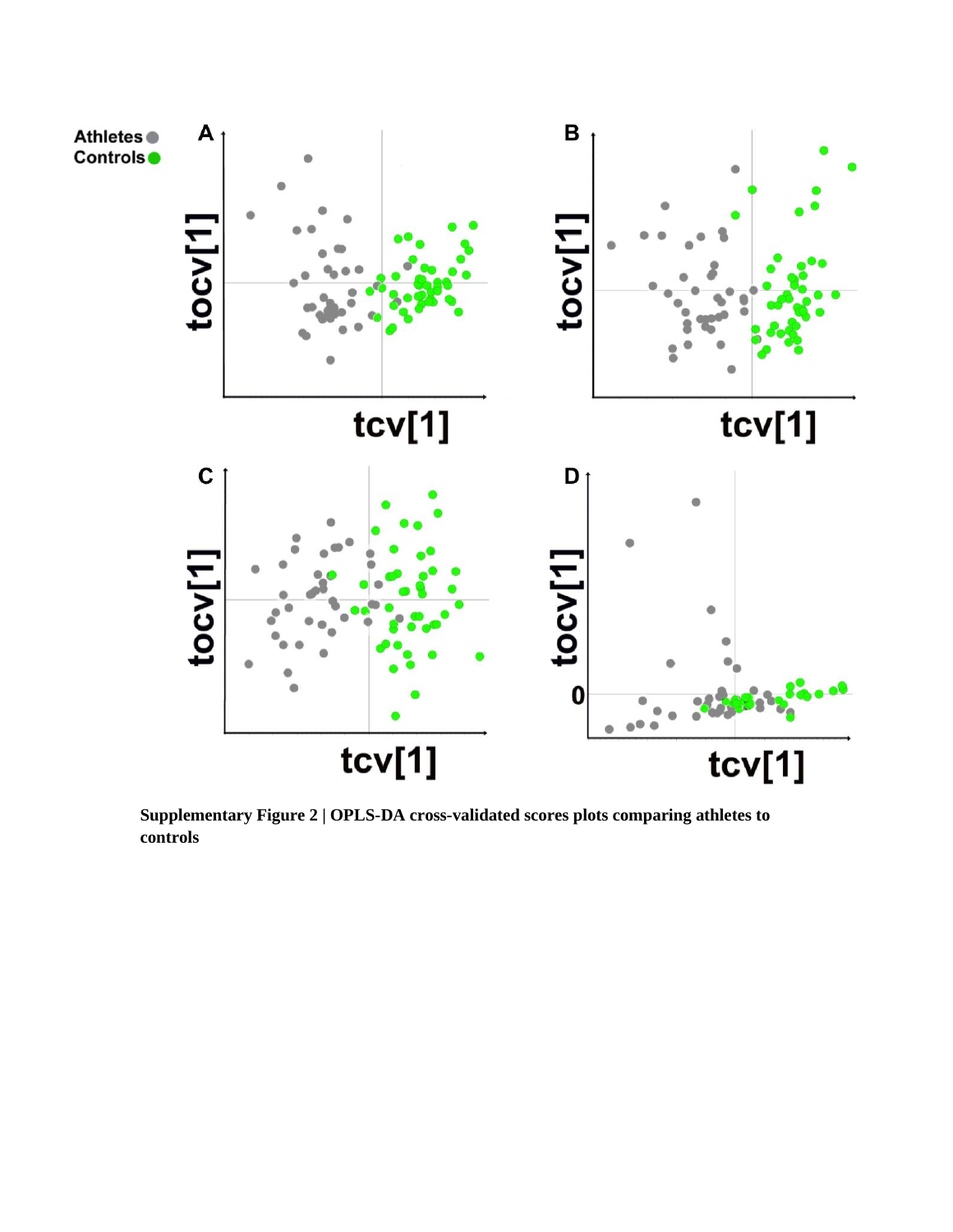| <b>SCFA</b> | Subjects | n  | Mean<br>(uM) | <b>SD</b> | Median<br>(uM) | <b>IQR</b> | Mann-Whitney<br>U test<br>$p$ value (2-<br>tailed) | pFDR (BH<br>corrected) |  |
|-------------|----------|----|--------------|-----------|----------------|------------|----------------------------------------------------|------------------------|--|
| Acetate     | Athlete  | 40 | 5822.3       | 1169      | 5883.5         | 1628       |                                                    | 0.00013                |  |
|             | Control  | 23 | 4377         | 1200.7    | 4092.1         | 1704       | 0.00002                                            |                        |  |
| Propionate  | Athlete  | 40 | 3419.3       | 909.8     | 3359.3         | 1231       | 0.00000                                            | 0.00000                |  |
|             | Control  | 23 | 2077.1       | 729.4     | 1910.5         | 1188       |                                                    |                        |  |
| Butyrate    | Athlete  | 40 | 5561.5       | 2449.1    | 5234.3         | 2051       | 0.00003                                            | 0.00013                |  |
|             | Control  | 23 | 3397         | 1963.8    | 3091.2         | 1639       |                                                    |                        |  |
| Valerate    | Athlete  | 40 | 429.4        | 222.1     | 421.5          | 237        | 0.00676                                            | 0.01120                |  |
|             | Control  | 23 | 283.6        | 189.9     | 302.9          | 260        |                                                    |                        |  |
| Isobutyrate | Athlete  | 40 | 277.9        | 170.4     | 255.6          | 175        | 0.18338                                            | 0.21800                |  |
|             | Control  | 23 | 217.3        | 120.6     | 176.1          | 180        |                                                    |                        |  |
| Isovalerate | Athlete  | 40 | 407.8        | 270.2     | 367.6          | 267        | 0.36746                                            | 0.36500                |  |
|             | Control  | 23 | 344.8        | 207.1     | 278.5          | 356        |                                                    |                        |  |

**Supplementary Table 5 | Short Chain Fatty Acid concentrations and statistical analysis.**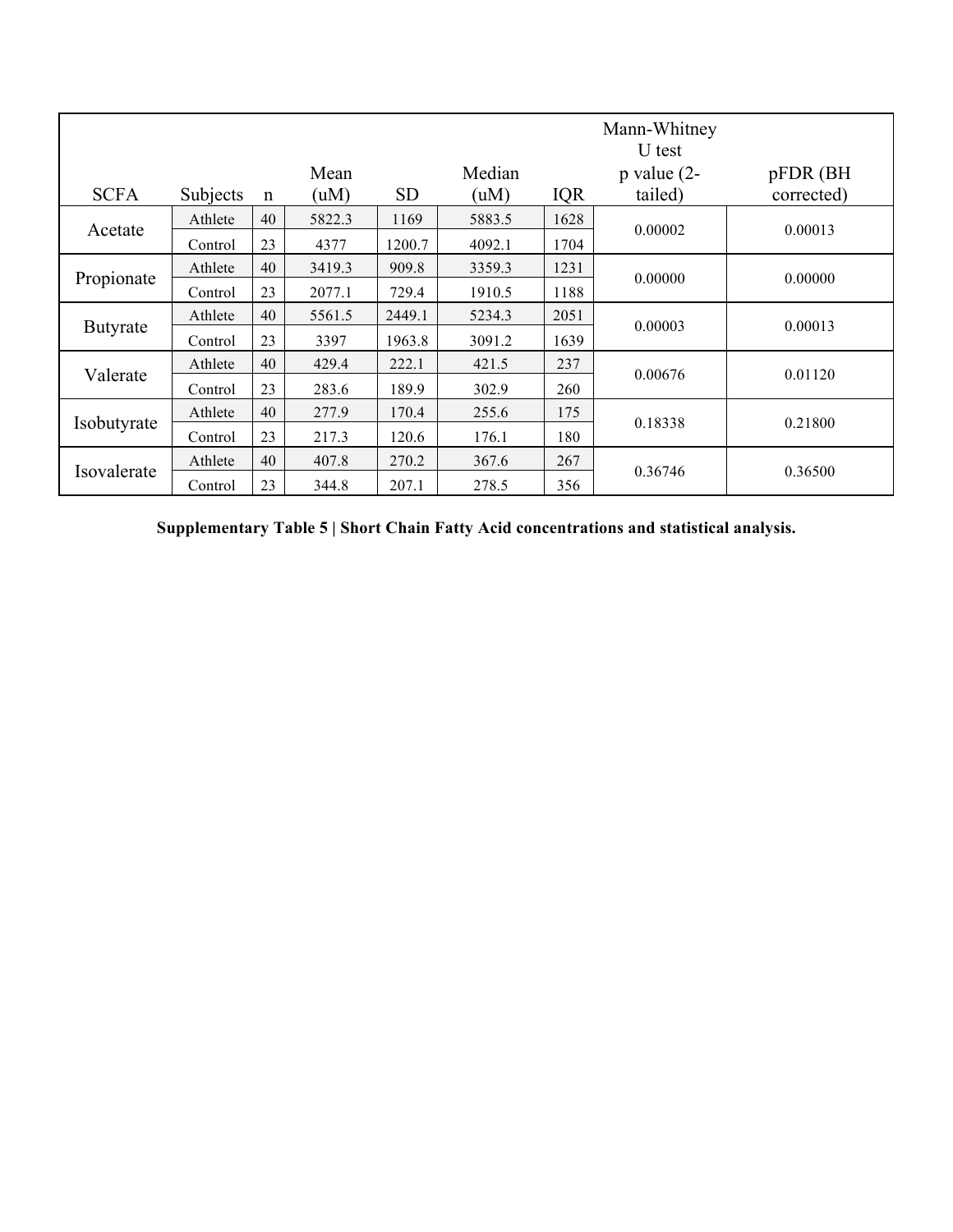|                           |                                                                   | Lean<br>mass             | Protein        | Fibre          | <b>Simpson</b><br>diversity | <b>Shannon</b><br>diversity | <b>PD</b><br>whole<br>tree<br>diversity |
|---------------------------|-------------------------------------------------------------------|--------------------------|----------------|----------------|-----------------------------|-----------------------------|-----------------------------------------|
| <b>Acetic acid</b>        | Spearman's<br>Correlation<br>Coefficient<br>$Sig. (2-$<br>tailed) | 0.54<br>$\boldsymbol{0}$ |                |                |                             |                             |                                         |
| Propioninc<br>acid        | Spearman's<br>Correlation<br>Coefficient<br>Sig. $(2-$<br>tailed) | 0.6<br>$\boldsymbol{0}$  | 0.45<br>0.0003 | 0.34<br>0.0069 |                             |                             |                                         |
| <b>Butyric</b><br>acid    | Spearman's<br>Correlation<br>Coefficient<br>Sig. $(2-$<br>tailed) | 0.53<br>$\mathbf{0}$     | 0.38<br>0.0024 | 0.39<br>0.0016 |                             |                             |                                         |
| Isobutyric<br>acid        | Spearman's<br>Correlation<br>Coefficient<br>Sig. $(2-$<br>tailed) |                          |                |                | 0.32<br>0.0116              | 0.4<br>0.0015               | 0.41<br>0.0009                          |
| <b>Isovaleric</b><br>acid | Spearman's<br>Correlation<br>Coefficient<br>$Sig. (2-$<br>tailed) |                          |                |                | 0.37<br>0.0035              | 0.38<br>0.0021              | 0.35<br>0.0049                          |
| Valeric<br>acid           | Spearman's<br>Correlation<br>Coefficient<br>Sig. $(2-$<br>tailed) | 0.33<br>0.0088           |                |                | 0.3<br>0.0169               | 0.37<br>0.0035              | 0.33<br>0.0096                          |

**Supplementary Table 6 | Short Chain Fatty Acid correlation with diet and diversity.**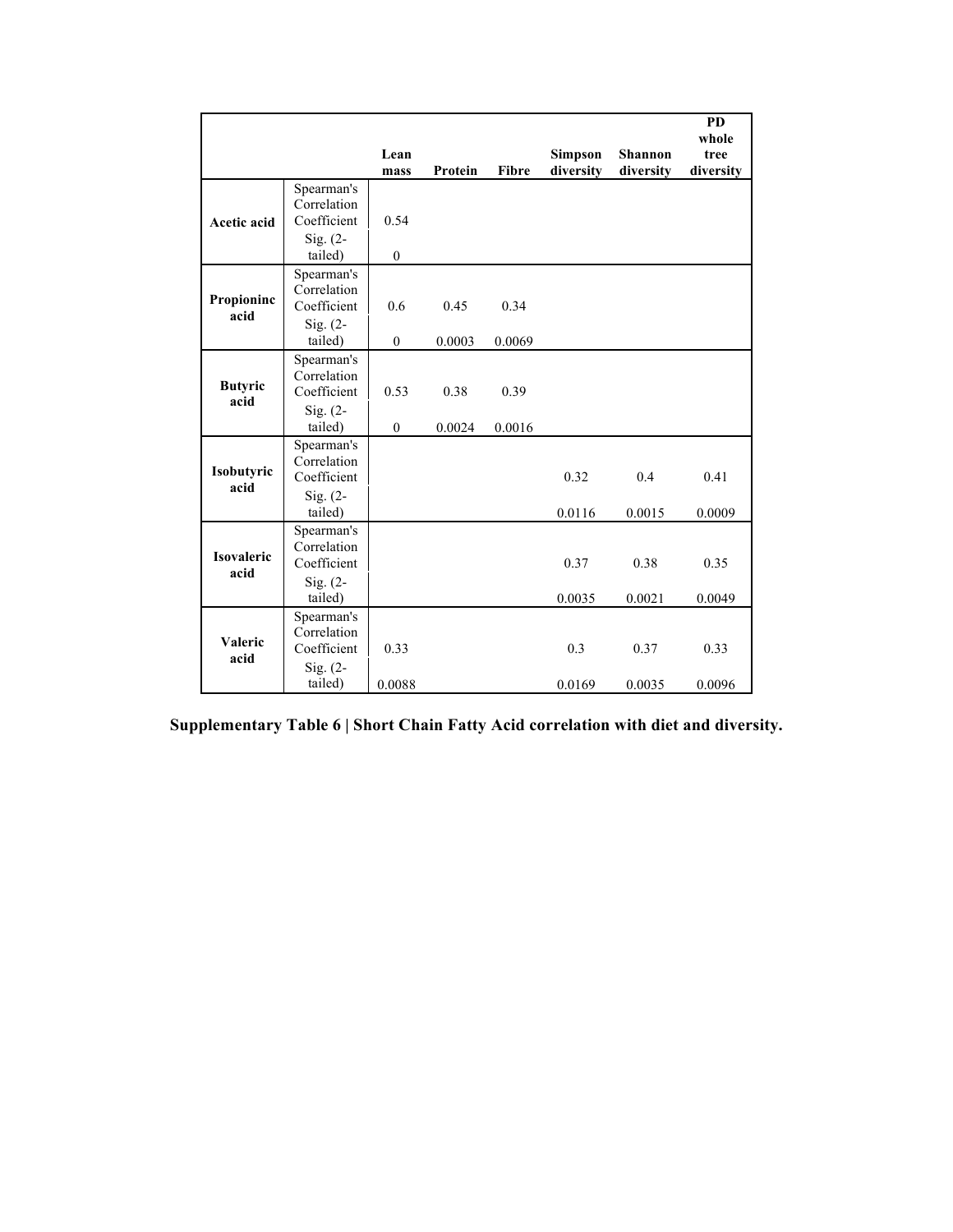**Supplementary Figure 1 | Comparison of metabolic pathway composition between groups.** Comparative correlation plots of total metabolic pathways **(A)** pathways of statistical significance **(B)** and pathways of which each is represented in at least one subject from each group **(C)**. The respective subsets of metabolic pathways are correlated separately for the athlete group (left and bottom) and all controls (right and top), after which the correlation plots are merged. The joined correlation plots illustrate distinct dynamics of pathway interrelation between athletes and controls. **(D)** Principle coordinate analysis (PCoA) of Bray-Curtis compiled distance matrix of the 98 significant pathway relative abundances. Groups show significant variation from one another (Adonis PERMANOVA P <.001). **(E)** Semi-supervised learning supplemented Principle Component Analysis (PCA-CA-kNN) of total pathway abundance values from all three groups. Outliers were detected through deviation of the defined grouping structure.

**Supplementary Figure 2 | OPLS-DA cross-validated scores plots comparing athletes to controls.** Models are comprised of 1 predictive (tcv[1]) and 1 orthogonal (tocv[1]) principal component. **(A)** UPLC-MS (HILIC, positive mode) urine sample analysis  $(R^2Y=0.85, Q^2Y=0.74)$ , **(B)** UPLC-MS (reversed phase, positive mode) urine sample analysis  $(R^2Y=0.83, Q^2Y=0.73)$ , **(C)** UPLC-MS (reversed phase, negative mode) urine sample analysis  $(R^2Y=0.83, Q^2Y=0.67)$ , **(D)** UPLC-MS (HILIC, positive mode) faecal sample analysis ( $R^2Y=0.65$ ,  $Q^2Y=0.34$ ). Models are comprised of 1 predictive (tcv[1]) and 1 orthogonal (tocv[1]) principal component.

**Supplementary Table 1 | Statistically significant metagenomic pathways.** Pathways found to be statistically significant between the athlete group and both low and high BMI control groups. See attached file "Supplementary Table 1 (Sig Pathways).pdf"

**Supplementary Table 2 | Significant pathways organised according to MetaCyc metabolic classification.** Pathways of statistical significance were organised into metabolic classes according to the MetaCyc database. See attached file "Supplementary Table 2 (Sig Pathways in MetaCyc category).pdf"

**Supplementary Table 3 | List of significantly associated metabolites whose excretion discriminates between athletes and controls when using 1H-NMR metabolic profiling models of urine (Figure 2C) and faecal water (Figure 2D).** Lists the metabolite name, significant chemical shift values and multiplicity, LoA and direction of association (↑ indicates higher excretion in the athletes group,  $\downarrow$  indicates lower excretion in the athletes group) for urine and faecal biofluids. See attached file "Supplementary Table 3 - NMR OPLS-DA IDs.pdf"

**Supplementary Table 4 | List of significantly associated metabolites whose excretion discriminates between athletes and controls when using LC-MS metabolic profiling models of urine (Supplementary figure 2A-D).** Lists the metabolite name, liquid chromatography (LC) platform, mass charge ratio (m/z), MSMS fragments, retention time (RT), level of assignment (LoA) and direction of association ( $\uparrow$  indicates higher excretion in the athletes group,  $\downarrow$  indicates lower excretion in the athletes group) in urine. See attached file "Supplementary Table 4 - MS OPLS-DA IDs (level 2 only).pdf"

**Supplementary Table 5 | Short Chain Fatty Acid concentrations and statistical. analysis.** Concentrations of SCFAs detected in faecal water samples. Statistical testing was performed on concentrations, comparing the athlete and control group.

**Supplementary Table 6 | Short Chain Fatty Acid correlation with diet and diversity.** SCFA concentrations correlated to measures of gut microbial diversity and participant dietary and body composition measurements.